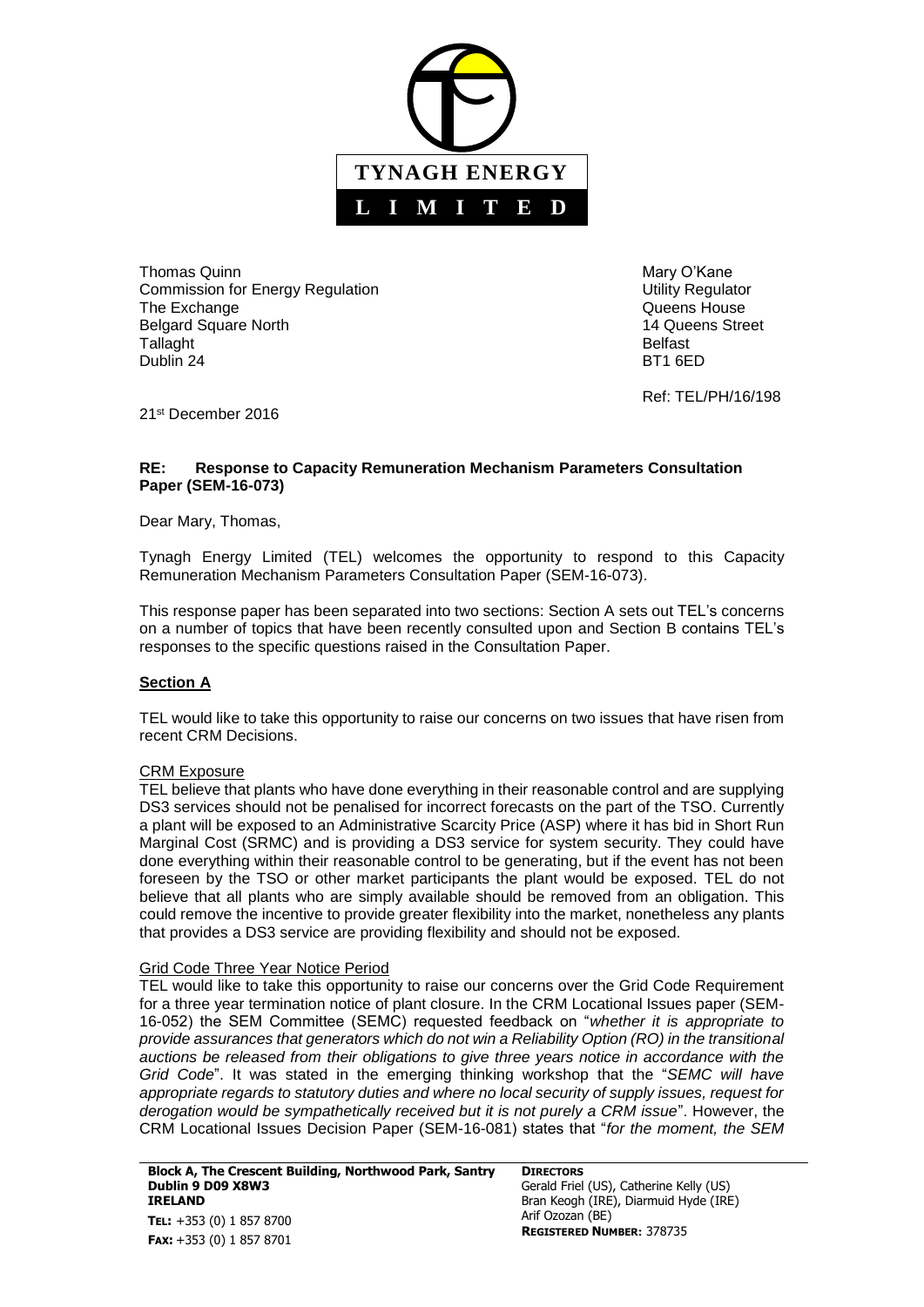

*Committee does not intend to at this stage, to initiate any changes to the Grid Codes in regard to this provision*". The decisions taken by the SEM Committee now require a modification to the Grid Code and it should not be left to the market participants to raise this modification. TEL believe the SEM Committee should request the TSO to take this forward as soon as possible as if a participant does not receive a RO and is therefore unable to recover their fixed costs, they should not be mandated to a three year notice period.

# **Section B**

### **Outline of issue and proposed solution**

*2.3.1 The SEM Committee welcomes views on all aspects of this section, including whether you prefer Option 1 (as set out in Section 2.2 above), Option 2 or some intermediate option for the shape and slope of the ASP function, and why?*

As per CRM Decision 2 (SEM-16-022), TEL believes that the Quantity of Short Term Operating Reserve (qSTR) should be defined to include primary, secondary and tertiary operating reserve plus **the ramping within one hour**. All of the available ramping within one hour should be used instead of just the replacement reserve, as units are receiving a payment on all of their ramping capacity not just the stated replacement reserve in the System Operating Constraints document.

The proposed options are a significant change from the previously outlined simple piecewise linear ASP function as shown in Figure 2 of the consultation paper. The detailed analysis used to create the LOLP in Figure 3 is not presented in the consultation paper. Therefore, until the analysis is published TEL do not agree with a move away from the outlined curve in Figure 2. If no analysis will be provided and the SEMC wish to proceed with either option 1 or option 2, TEL would favour option 1 for the transitional auctions until all participants (including the TSO) has gained experience in I-SEM scheduling and dispatching.

*3.4.1 (A) Which of Options 1 to 3, as set out in Section 3.2, do you think is most appropriate, and why? Alternatively, what other definition of the Supplier Charging Base would you chose and why?*

N/A.

*3.4.1 (B) Which LIBOR (or other such reference rate) should be used as the BIR, and what the values of the SPR and DPR should be?*

N/A.

*4.6.1 (A) Do you agree with the SEM Committee's proposed approach to set the DSU floor price at €500/MWh?*

N/A.

*4.6.1 (B) On the assumption that the gas index will be a reference price related to gas obtained from the GB system, do you agree with the carbon intensity factor? Do you have another comments on the approach to setting the gas or oil carbon intensity factors?*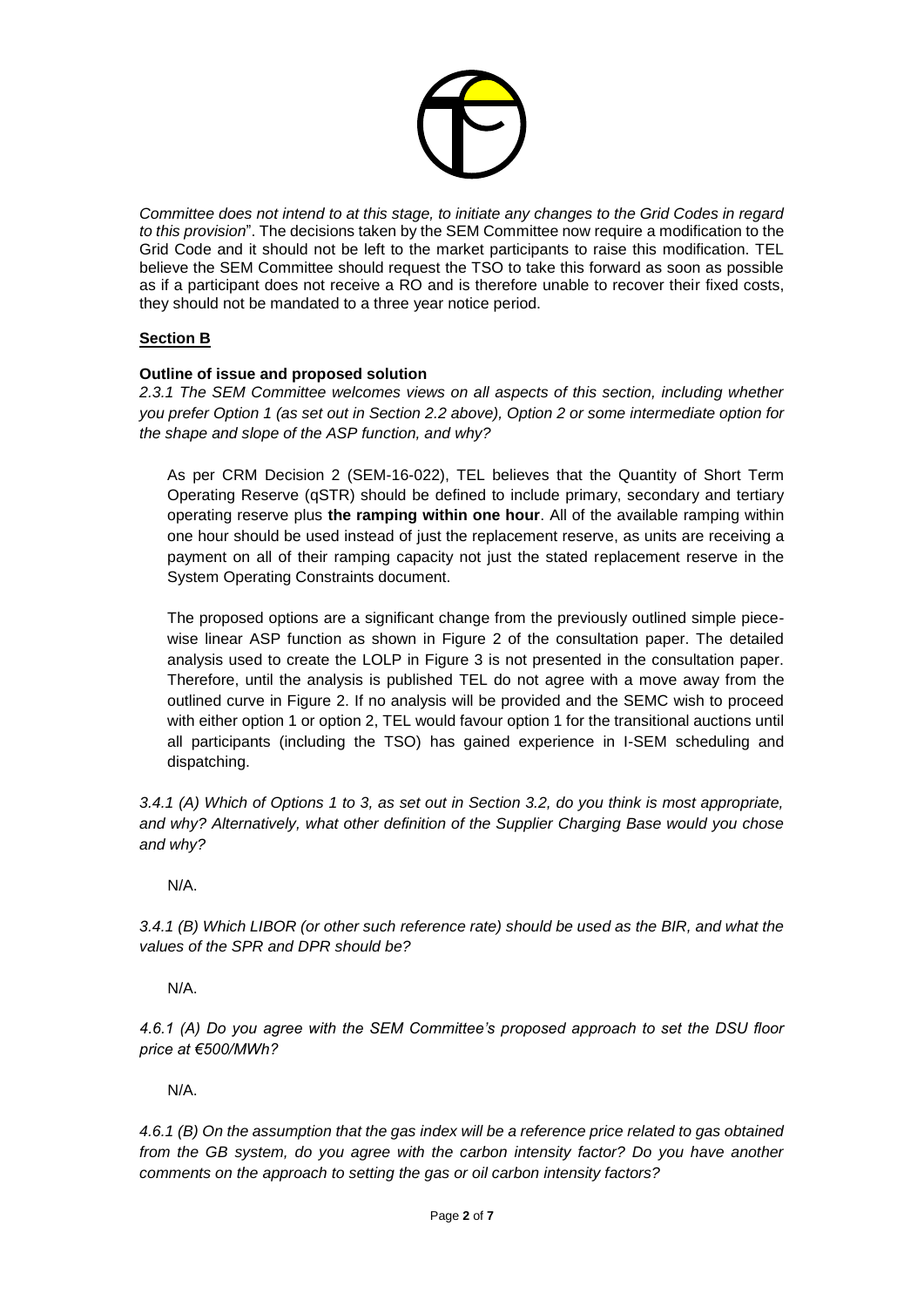

N/A.

*4.6.1 (C) Do you agree with the approach to setting transport adders set out in section4.4?*

N/A.

*4.6.1 (D) Do you that the Billing Period Stop-Loss Limit should be set to 0.5 times the Annual Stop-Loss Limit (i.e. 0.75 times the Annual Option fee)?*

TEL felt the decision to set the Billing Period Stop-Loss Limit at 0.5x the annual stop loss limit (CRM Decision 2 (SEM-16-022)) was reasonable. However, it was assumed at the time that the billing period coincided with the capacity billing period i.e. monthly. As per our response to the CRM Second Consultation (SEM-15-014), TEL believed "*that a stop loss limit shouldn't be so low that it limits the incentive on capacity providers to make capacity available at times of system stress. However, the penalty should not be so prohibitive that a plant is forced to close due to a single outage*". The new proposal as set out in this consultation now means that a plant could lose 1.5x its annual fee due to one ASP event lasting two hours (crossing two billing periods). Such a scenario does not benefit suppliers, generators or the RAs.

TEL agree with CRM Decision 2 (SEM-16-022) that in order "*to perform after the second billing period (billing period B+1) the limit could reduce to half its previous value and if the limit again binds then for billing period B+2 it could halve again*". TEL believe the halving of remaining stop loss limits and the alignment of the billing period to the capacity billing period (i.e. monthly) should be implemented.

If the stop loss limit must be aligned to the energy billing period, TEL recommend the billing stop-loss limit to be 0.25x the annual stop loss limit.

*5.4.1 (A) You agree with the approach of setting the New Capacity Investment Rate Threshold at around 50% of the gross investment cost of the BNE plant, currently estimated at €310/kW? If not, what is an appropriate maximum size of termination fee for new capacity which achieves an appropriate balance between protecting consumers by the failure of new capacity to deliver, and not providing a barrier to entry for new capacity?*

N/A.

*5.4.1 (B) You think that the SEM Committee's indicative schedule of termination fees set out in paragraph 5.3 is appropriate? Please provide evidence for your answer.*

TEL agree with the indicative schedule of termination fees however we have issues with the favoured values.

*5.4.1 (C) It is appropriate to place termination fees on capacity that does meet the definition of New Build, and if so, at what level, including:*

*a. Minor refurbishment or other upgrades to capacity which does not meet the financial threshold to qualify as New Build;*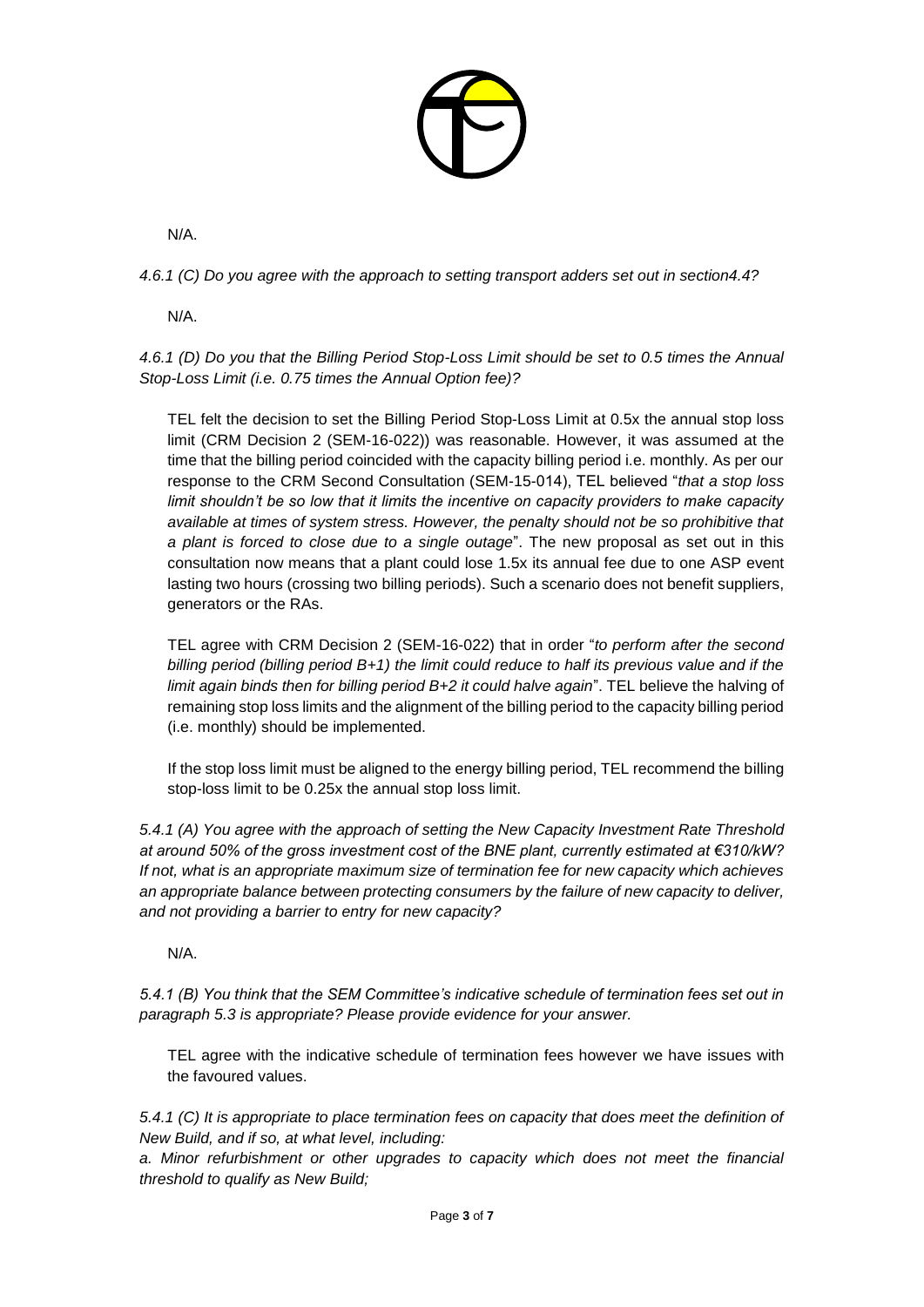

*b. Unproven DSUs; c. Any other capacity provider which has not already demonstrated its ability to physically deliver; or even d. All existing capacity*

TEL agree with placing a termination fee on all capacity providers. However, the termination fees for existing generators must be taken into account with the Existing Capacity Price Cap (ECPC). The current indicative ECPC is €38.90/kW per annum. The proposed termination fee of €10-€30/kW per annum is far too excessive for the limited associated risk as the exposure to the consumer is reduced because the capacity can be re-auctioned in the T-1 Auction.

*5.4.1 (D) Performance Bonds should be required for 100% of termination fees, and should this vary by type of capacity?*

TEL believe the Performance Bond should be linked to the revenue that participant will receive from the auction instead of the termination fee. It would be perverse for the participant to post credit for more than they would receive in the year. TEL suggest that the Performance Bond should be 50% of the annual fee.

*6.6.1 Do you agree with the proposed adjustments to the BNE calculation approach set out in section 6.2.8 to 6.2.10 If not, explain why.*

TEL believe the forced outages for energy and ancillary services should not be combined into a single value.

*6.6.2 Do you agree with the choice of multiple of 1.5 x Net CONE in setting the Auction Price Cap?*

# N/A.

*6.6.3 Do you agree with the proposed methodology of estimating a generator's Net Going Forward Costs (NGFC) at:*

*Max[(Fixed operating costs – gross infra-marginal rent from the energy and ancillary service markets),0] + Expected Reliability Option difference payments*

TEL fundamentally agree with this methodology. However, TEL would emphasise that plants that are behind a constraint will do better under I-SEM than under SEM. As such IMR estimations for these plant need to be based on I-SEM forecast rather than SEM historicals. Equally those plant that are likely to be constrained on are far less likely to be exposed at a time of an ASP than plant that are not behind a constraint.

*6.6.4 Do you agree with the proposed process and data inputs to calculate NGFCs as set out in 6.3*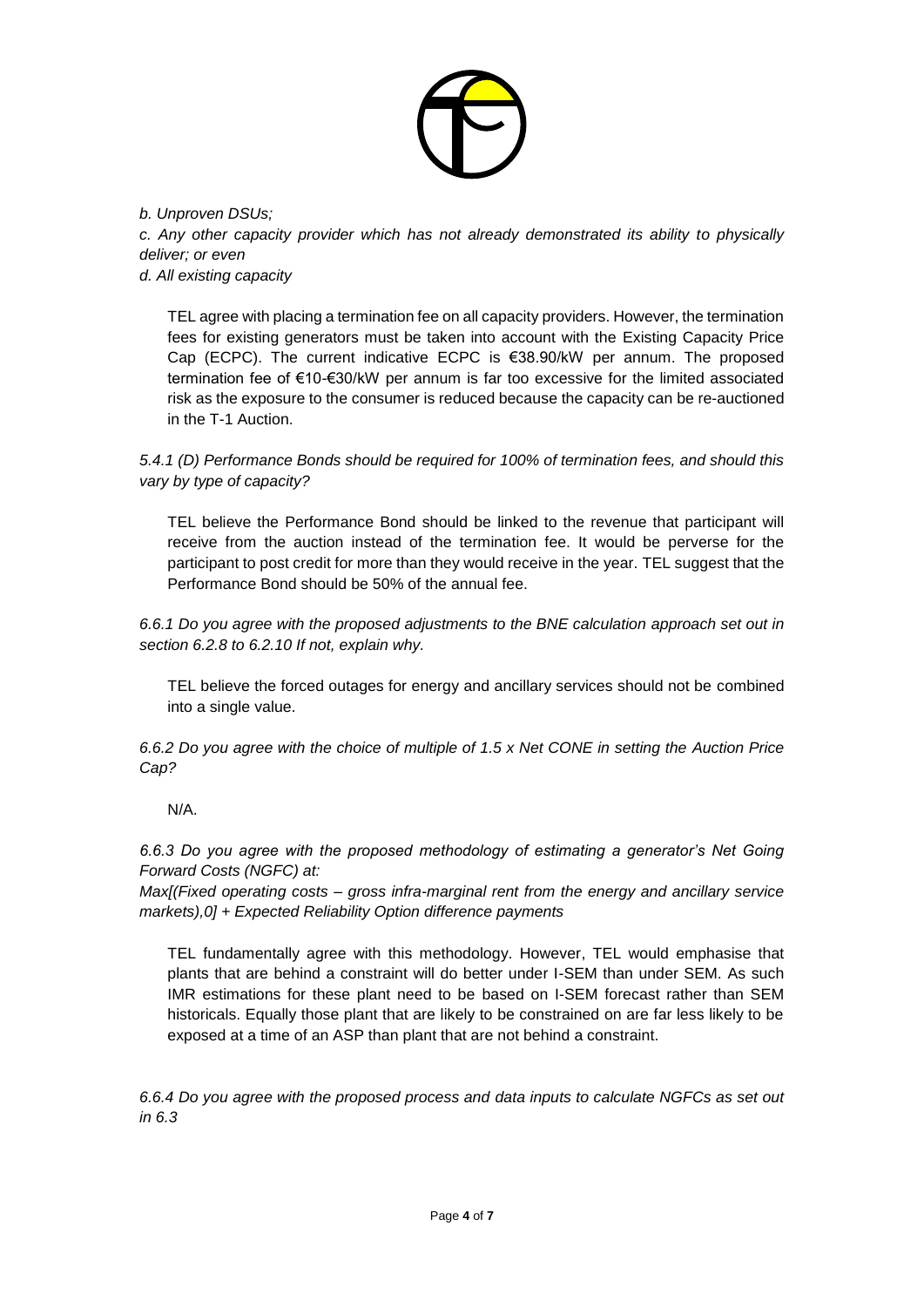

No, as the data inputs do not take into account all of the NGFCs. The SEMC needs to examine why costs are higher in Ireland compared to other countries. We have in the past outlined that significant annual fixed costs for an Irish CCGT would approximately be:

| Annual Gas Capacity (assuming 15 million KWh Entry and Exit) | €12 Million  |
|--------------------------------------------------------------|--------------|
| TUoS Charges                                                 | €3.5 Million |
| Insurance                                                    | €2 Million   |
| Fixed O&M                                                    | €5 Million   |
| Rates                                                        | €2 Million   |
|                                                              |              |

These costs are far higher than the costs that units in other countries are exposed to. The regulators have set these extremely high Gas Transportation and System Charges and need to consider these in this consultation.

That is €24.5 million in fixed costs before looking at other significant non fuel related costs that might vary with CCGT's in Ireland (e.g. staffing).

Perhaps just as important is the size of units and generation sites in Ireland, in GB and in the US, many sites host a number of units. In some GB and US sites, there may be four to eight units. In Ireland there is usually one or in some cases two. This is hugely significant in terms of costs per kw.

# *6.6.5 Do you agree with the proposed approach of setting the Existing Capacity Price Cap at 0.5 x Net CONE? If not explain why, your preferred alternative approach and your rationale for the alternative.*

No, this seems to be based on the assumption that fixed costs are fundamentally the same as non-fuel related costs – variable O&M in the generator reporting. This is not the case as Annual Gas Transportation Capacity is seen as a fuel related cost whereas it is definitely a fixed cost.

As the rules and regulation have emerged for I-SEM, it is clear that there has been a significant emphasis placed on reducing opportunities for generators to meet their fixed costs. As shown above (answer to 6.6.4), CCGT's in Ireland will have fixed costs in the region of €20-25 Million. This will not be met by 0.5x Net Cone. The RA's have proposed that plants will be limited in only bidding a very restricted (not including variable O&M) SRMC into the Balancing Market. As all markets will be bid in the expectation of the Balancing Market outturn price, then SRMC is likely to be the dominant price in the market. While very efficient baseload plant will still earn IMR, mid merit plant will not. This may see plants that have already been successful in the CRM auction forced to leave the market early. TEL would strongly suggest that the RA's at least in the short term keep the ECPC at a level that allows controlled exit in the Irish market.

TEL would suggest that the Existing Capacity Price Cap should be set at a minimum of 0.75 x Net CONE.

*6.6.6 Do you think that the NFOC costs reported by generators to the RAs as part of the SEM Generator Financial Reporting are a good proxy for the Fixed Operating and Maintenance costs*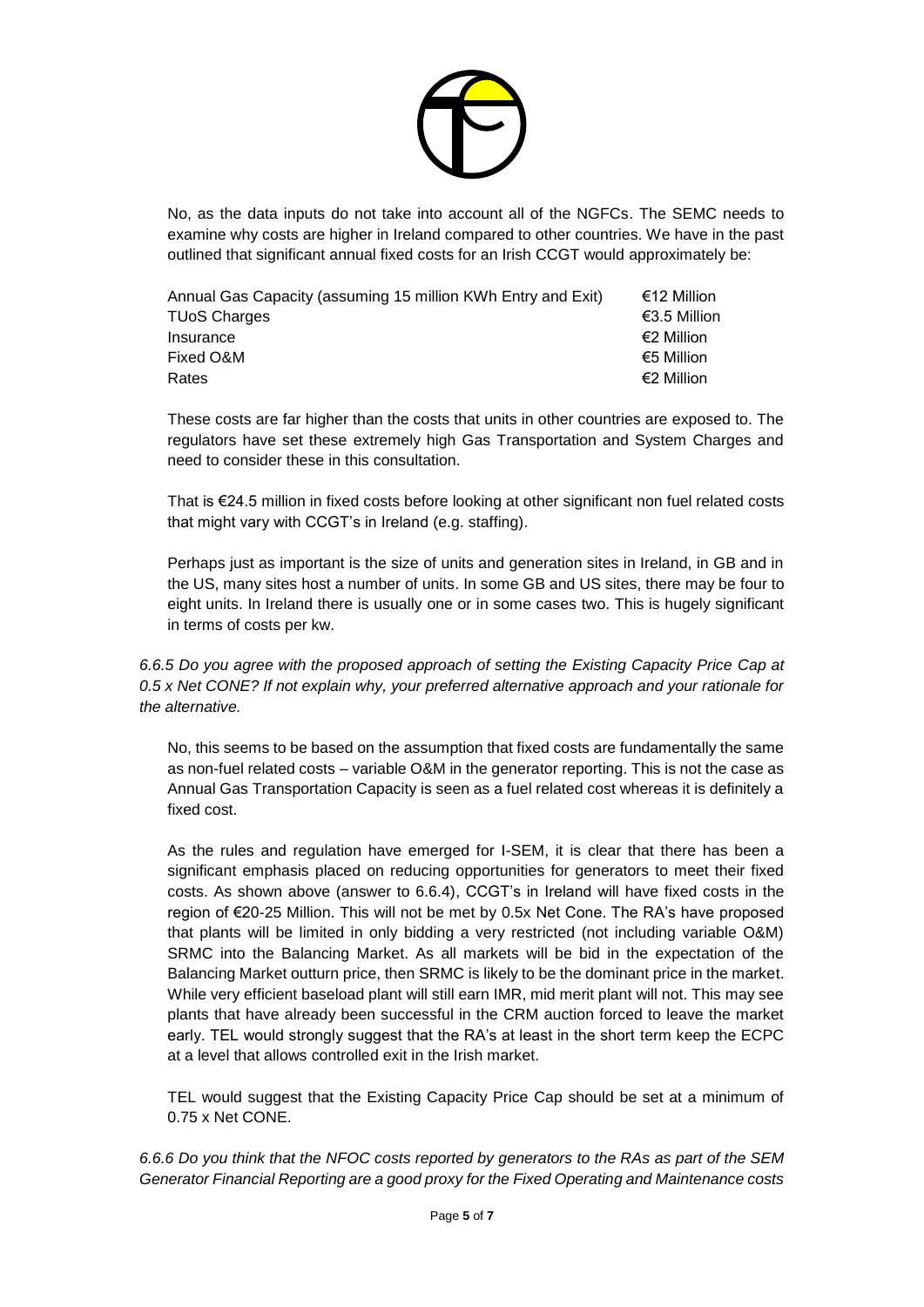

*that a capacity provider may need to recover via the I-SEM CRM, or do you think that the NFOC contain material variable cost which can be recovered via the energy / ancillary services market? If the latter, how big an adjustment should the SEM committee make to exclude any variable elements of the NFOC from NGFCs included in the Existing Capacity Price Cap?*

TEL agree with the RA's that NFOC are not a good approximation of fixed costs. As detailed above in answers 6.6.4 and 6.6.5, TEL believe that NFOC does not include Annual fixed costs, and as such is likely to considerably underestimate the fixed cost of running a plant in Ireland. Of the significant costs, (i) Annual Gas Capacity should be covered by capacity payments, otherwise more plants will be forced to bid in daily gas capacity therefore increasing the SMP significantly; (ii) TUoS charges are more likely to increase for plants with more wind on the system; (iii) Rates and Insurance are outside a generators control and are unlikely to change with I-SEM (though we suspect that Irish rates are higher than GB and US); and lastly (iv) Operating and Maintenance contracts.

O&M contracts in Ireland are based on European model staffing levels. We believe that the costs for these will be reasonably consistent across Europe per similar plant. However, the issue is that plants in Ireland are on smaller sites with less MW than standard international systems

*6.6.7 Why are reported SEM generator NFOC/FOM costs substantially higher than international benchmarks? Do you think that existing SEM generators have material scope to cut fixed operating and maintenance costs, and if yes, do you think that this should be reflected in the Existing Capacity Price Cap? Explain why.*

As explained above in the answers to the previous three questions, costs in Ireland are largely outside of a generators control. The high costs that networks charge for Gas Transportation and for System Charges are set by the RAs and are beyond the generators control. As stated above the only one of the significant costs that generators could potentially reduce is O&M contracts. These contracts are standard across Europe and are likely to be multiyear in length and will not be changed easily.

TEL have performed an analysis on the transportation costs for a plant in Ireland and three plants in GB (Great Yarmouth, Sutton Bridge and Langage Power Station). The total TO gas transportation capacity costs and SO commodity charge for a GB plant ranges from 1.02868 p/therm (Great Yarmouth) to 2.29182 p/therm (Langage power station). The total for similar charges to an Irish plant is 7.12933 p/therm. This analysis shows a power plant in Ireland has somewhere in the range of three to seven times the costs for gas transportation capacity costs compared to a GB plant.

# *6.6.8 Which of options A, B or C with respect to the demand curve set out in Section 6.4 do you think is appropriate for the first transitional auction, and why?*

TEL believe that option A should be implemented for the transitional auctions. However, once market participants and the Capacity Market Operator have gained experience in the auction format a consultation on the parameters of option C should be performed.